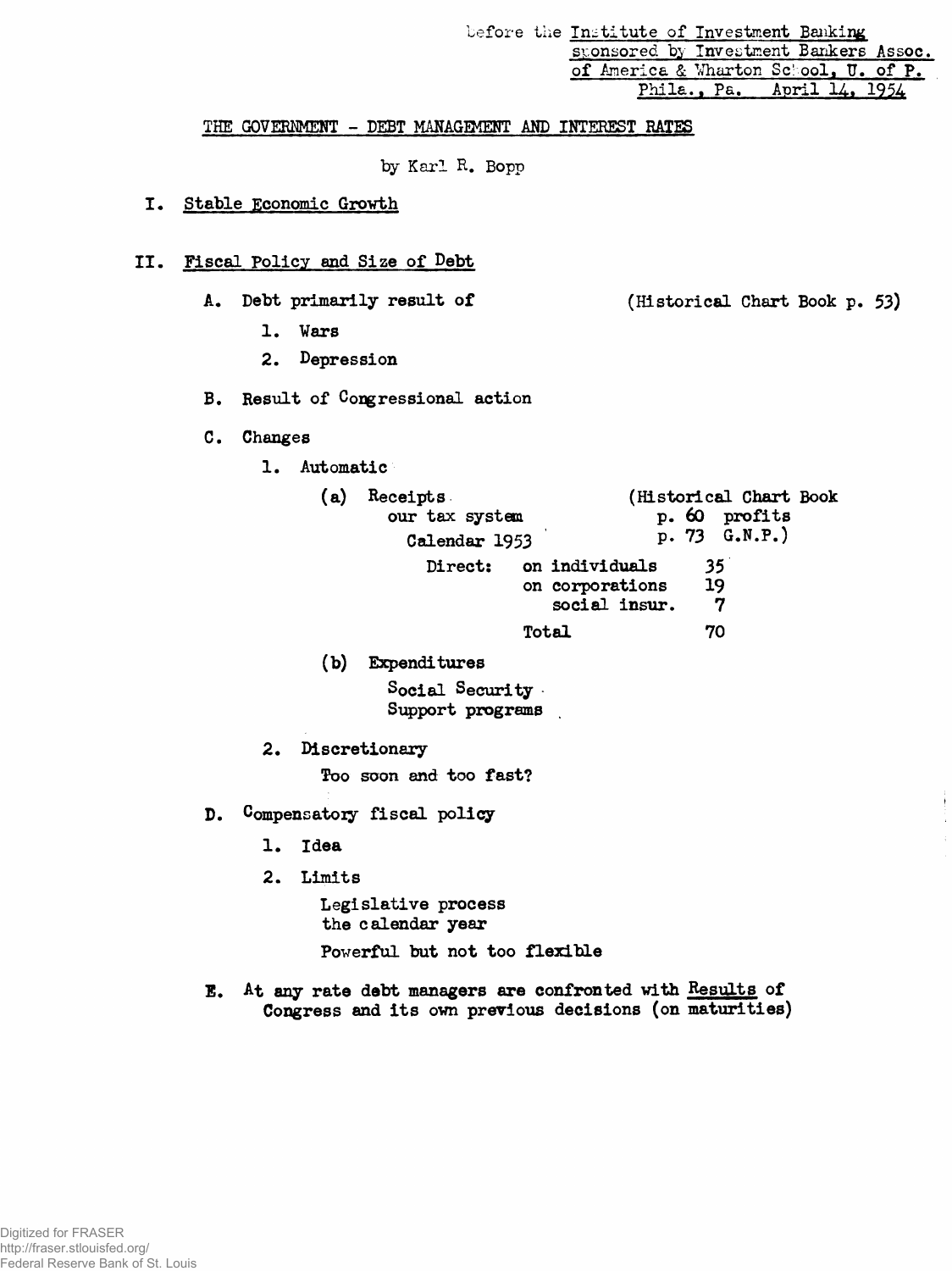**III. Debt Management**

| Total debt about            |              |     | \$275 billion |
|-----------------------------|--------------|-----|---------------|
| Non-market (includ. conv.)  |              | 120 | π             |
| YOUR INTEREST IS IN Market- | ables $$155$ |     | n             |

#### **Alternative Principles**

- **A. Lowest interest cost**
	- **1. Obviously don\*t make any issue "too sweet"**
	- **2. But if this is BASIC objective**
		- **a. Pressure on monetary authority pre accord**
		- **b. Also tends to rising interest structure so issue shorts - end with basket of quicksilver**
	- **3. Of course, it makes for ease of flotation**

#### **B. Tailor issues to investor demand**

- **1. Nice sounding title**
- 2. **"Investor demand" not absolute** (Ownership Chart pp. 32-32) **depends on relative attractiveness of issues e.g. corporate purchases of bills**
- **3. What it comes down to is other borrowers would get what they want and Treasury would get what is left**
	- **i.e. short-terrain boom and long-terms in depression**
- 4. Aggravate the business cycle
- **C. Counter cyclical**
	- **1. Intellectual appeal**

**Vary liquidity to suit requirements of the economy**

- **2. Some problems need to predict economic future**
	- **a. When do you issue long terns?**
		- **(1) In prosperity! But**
			- **(a) Bisk of failure other demands are then strong**
				- **(b) Means when rates are high also late prosperity issues will go to premium**
				- **(c) Hard to explain to unsophisticated audience**
		- **(2) In depression? No**

### **(a) for fear of aggravating depression but funds are plentiful then**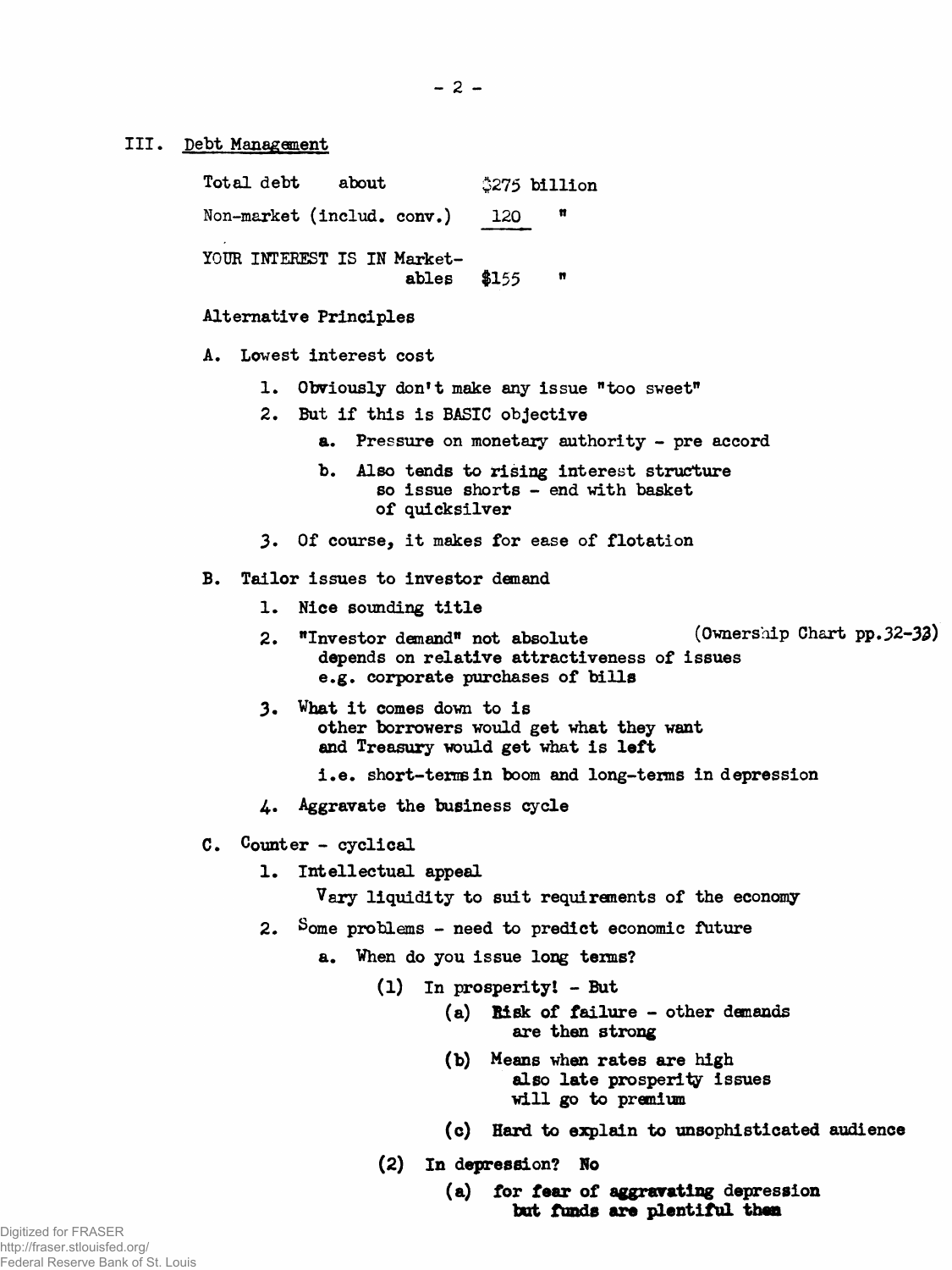- **b. What about economic conditions**
	- **When bonds mature?**
	- **(1) Make callable but not for nothing**

**c. Illustrate with problem of savings bonds D. Balanced debt structure '**

- **1. Various meanings**
	- **a. Chicago idea of only cash + consols**
	- **b. Have funds flowing thru market in orderly way**

**Regular maturities say quarterly**

**E.** Debt management can make-only-limited contribution

#### **IV, Monetary Policy and Interest Rates**

- **A. Alternative extremes**
	- **1. Pegged rates**

**- lose control over supply and availability of money and reserves**

**2. A predetermined supply of money**

**- lose control over cost or rates**

**3. Pegged market**

**"Free?1 market - part of it is market's expectation of what the F.R.S. and Treasury will dot**

**Flexible market**

- **B. Flexible interest rates**
	- **1. Principles**
		- **a. Objective is not to achieve any given rate of interest or any given quantity of money**
		- **b. Influence supply, availability and cost so that "the supply and flow of credit is neither so large as to induce destructive inflationary forces nor so small as to stifle our great and growing economy."**

**(¥. McC. Martin, April 9\* 1954, Pullman, Wash.)**

**c. Open market operations ) availability Discounting )**

**Reserve Requirements**